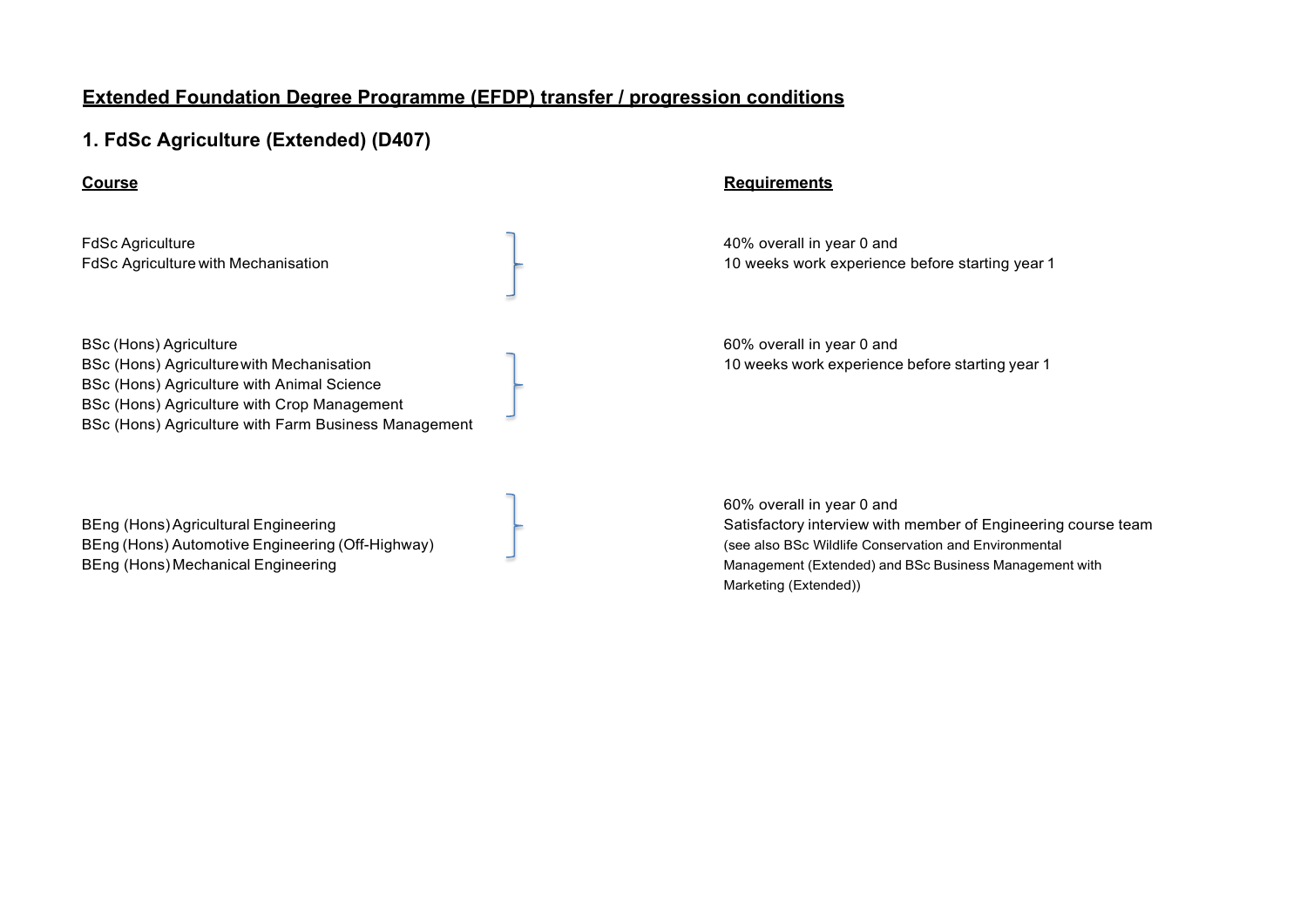# **2. BSc Animal Behaviour and Welfare (Extended) (XD04)**

BSc Animal Behaviour and Welfare 40% overall in year 0

BSc (Hons) Animal Behaviour and Welfare (Clinical or non-Clinical) 60% overall in year 0 BSc (Hons) Animal Health and Welfare

BSc (Hons) Animal Production Science 60% overall in year 0

## **Course Requirements**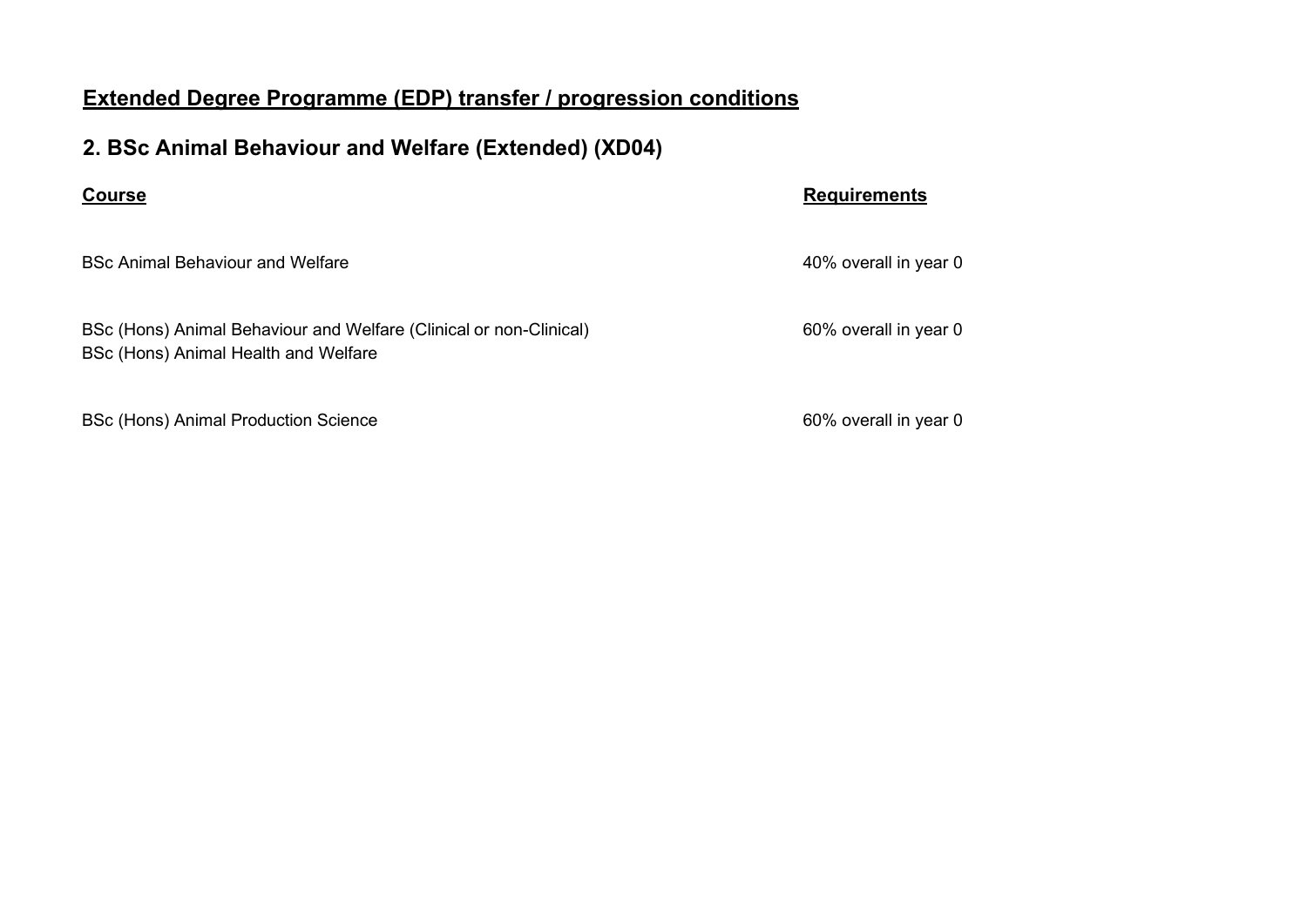# **3. BSc Applied Zoology (Extended) (XD05)**

BSc (Hons) Applied Zoology **60%** overall in year 0 BSc (Hons) Zoology with Entomology BSc (Hons) Zoology with Environmental Management

**Course Requirements** 

BSc Applied Zoology **Accord 200** and 200 and 200 and 200 and 200 and 200 and 200 and 200 and 200 and 200 and 200 and 200 and 200 and 200 and 200 and 200 and 200 and 200 and 200 and 200 and 200 and 200 and 200 and 200 and 2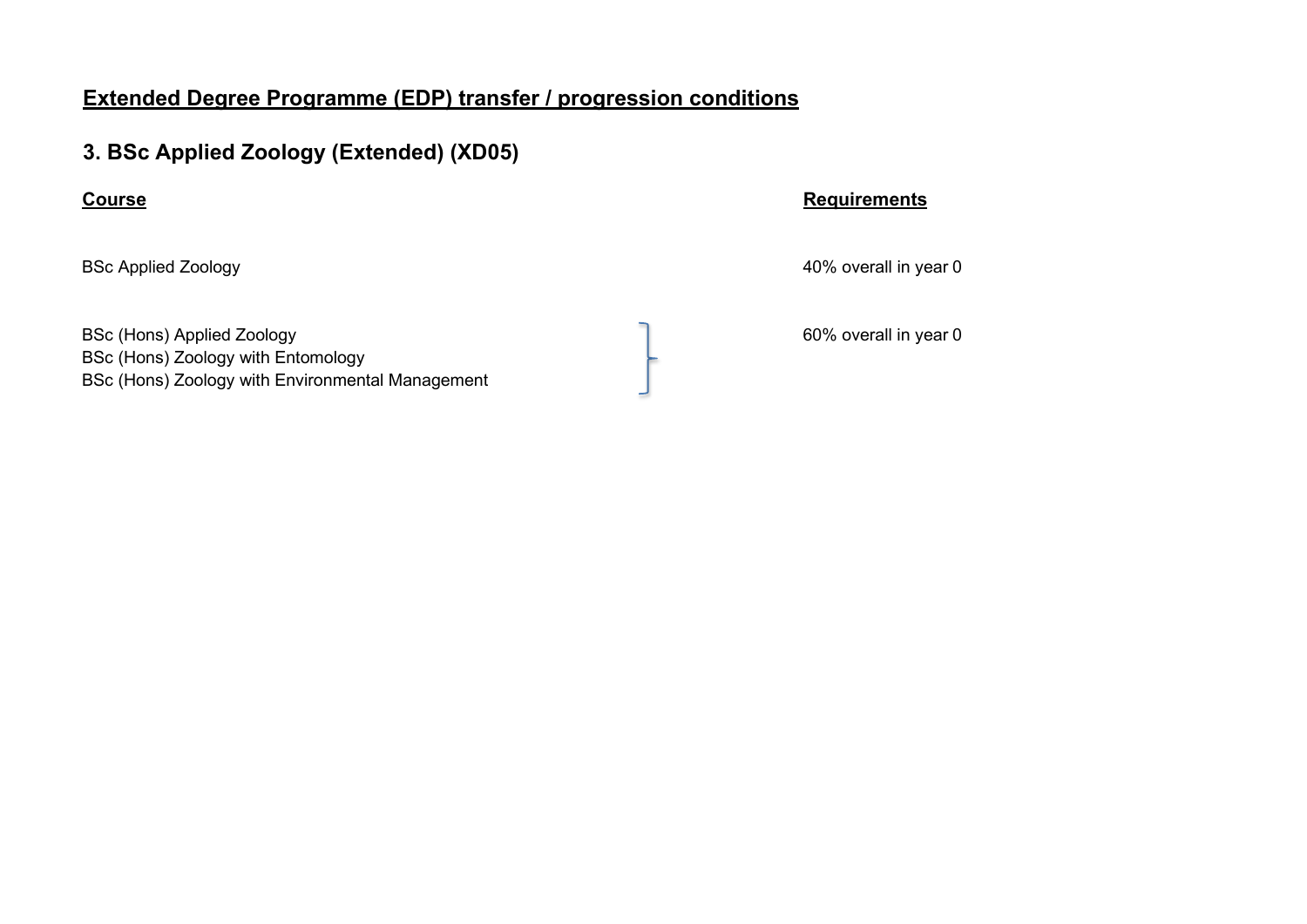## **4. BSc Veterinary Bioscience (Extended) – Pathway 1 (XD03)**

| <b>Course</b>                                                                                                                                                           | <b>Requirements</b>                                                                                                                |
|-------------------------------------------------------------------------------------------------------------------------------------------------------------------------|------------------------------------------------------------------------------------------------------------------------------------|
| <b>BSc Veterinary Bioscience</b>                                                                                                                                        | 40% overall in year 0                                                                                                              |
| BSc (Hons) Veterinary Bioscience                                                                                                                                        | 60% overall in year 0                                                                                                              |
| BSc (Hons) Veterinary Physiotherapy                                                                                                                                     | 60% overall in year 0 and<br>Biology A-level at grade C or equivalent and<br>4 weeks work experience before starting year 1        |
| <b>BSc (Hons) Veterinary Nursing</b><br>BSc (Hons) Veterinary Nursing with Small Animal Rehabilitation<br>BSc (Hons) Veterinary Nursing with Companion Animal Behaviour | 60% overall in year 0 and<br>4 weeks work experience before starting year 1 and<br>completion of fitness to practice documentation |
| 5. BSc Veterinary Bioscience (Extended) - Pathway 2                                                                                                                     |                                                                                                                                    |

### **Course**

Bachelors in Veterinary Medicine and Surgery (BVetMS) Harper&Keele Veterinary School

### **Requirements**

70% overall in year 0 and Three A-levels or equivalent at grades required for BVetMS entry and Satisfactory interview with BVetMS course team prior to entry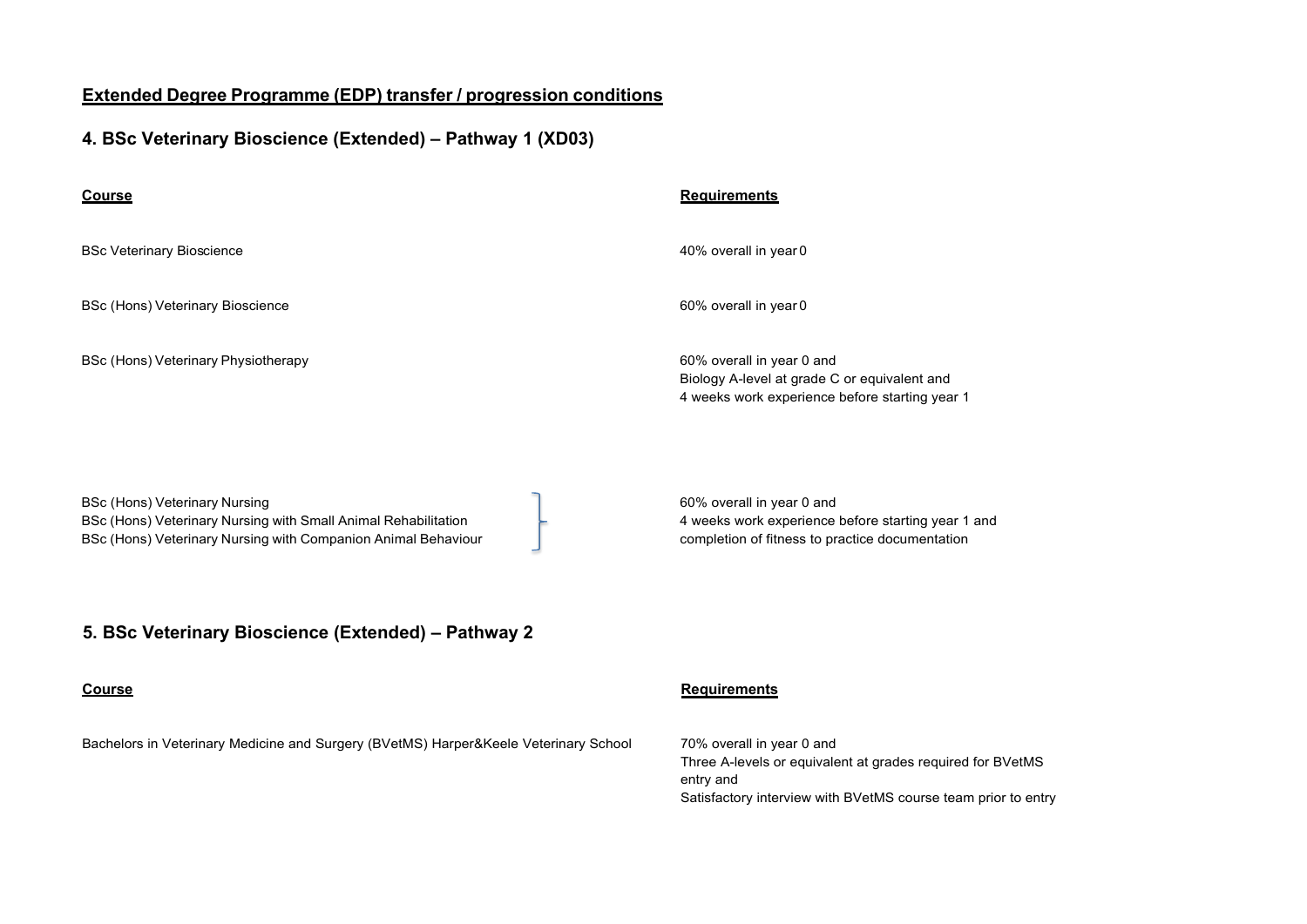# **6. BSc Wildlife Conservation and Environmental Management (Extended) (XD07)**

### **Course**

BSc Wildlife Conservation andEnvironmental Management BSc Environmental Land Management **According to the Contract of Contract According to the 40% overall in year 0** 

BSc (Hons) Wildlife Conservation and Environmental Management 60% overall in year 0 BSc (Hons) Environmental Land Management

BSc (Hons) Rural Property Management 60% overall in year 0 BSc (Hons) Real Estate BSc (Hons) Rural Enterprise and Land Management

BEng (Hons) Agricultural Engineering Satisfactory interview with member of BEng (Hons) Automotive Engineering (Off-Highway) Engineering course team BEng (Hons) Mechanical Engineering and the state of the state of the state (see also FdSc Agriculture (Extended)

60% overall in year 0 and and BSc Business Management with Marketing (Extended))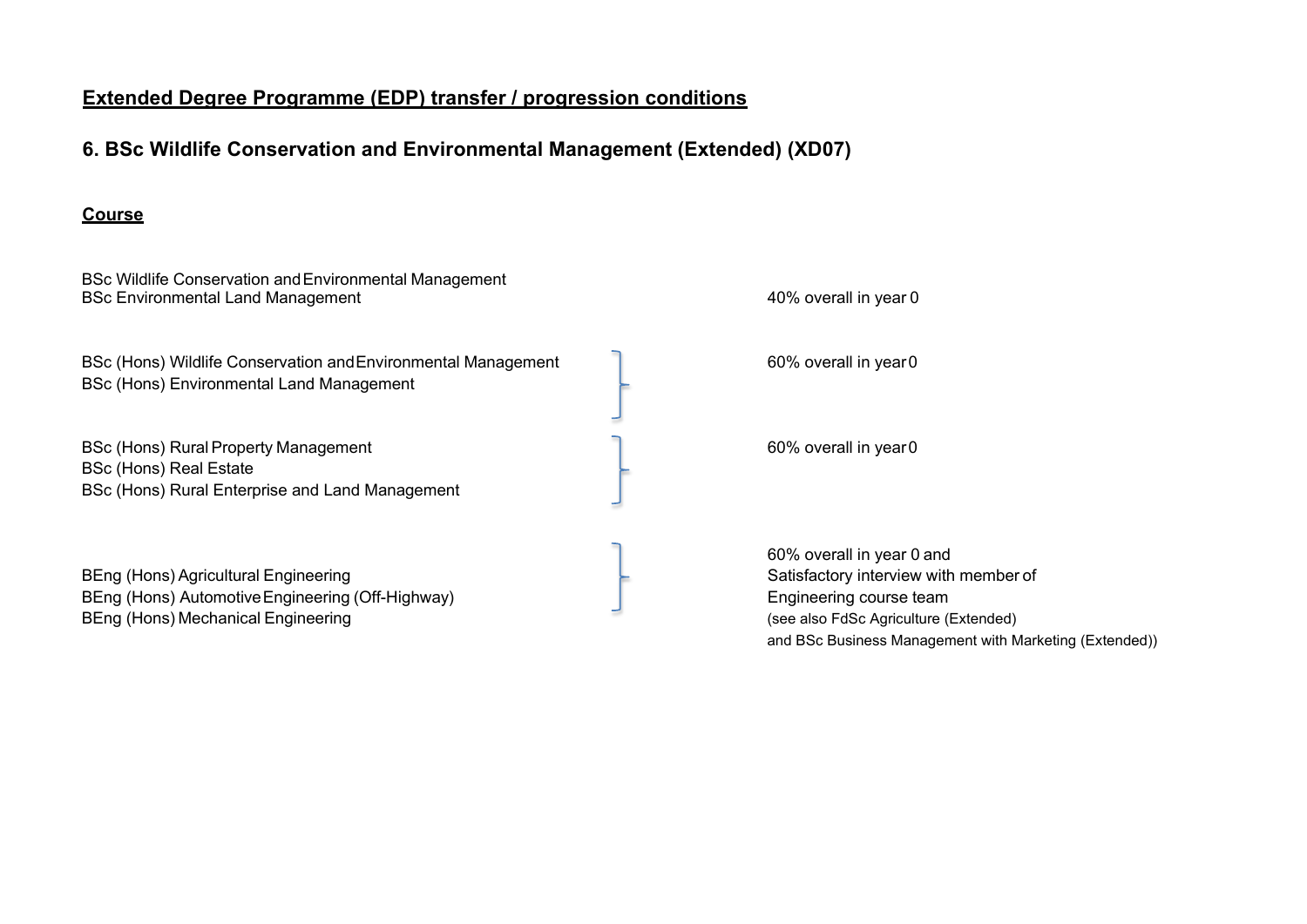# **7. BSc Business Management with Marketing (Extended) (XD08)**

BSc Business Management with Marketing and the state of the 40% overall in year 0 BSc Agri-business BSc Agri-food Marketing with Business

BSc (Hons) Business Management with Marketing **EXEC 100 SOME CONSERVING** 60% overall in year 0 BSc (Hons) Agri-business BSc (Hons) Agri-food Marketing with Business

BEng (Hons) Agricultural Engineering Satisfactory interview with member of BEng (Hons) Automotive Engineering (Off-Highway) **Engineering course team** BEng (Hons) Mechanical Engineering **State Agriculture (Extended)** and BSc Wildlife

### **Course Requirements**

60% overall in year 0 and Conservation and Environmental Management (Extended))